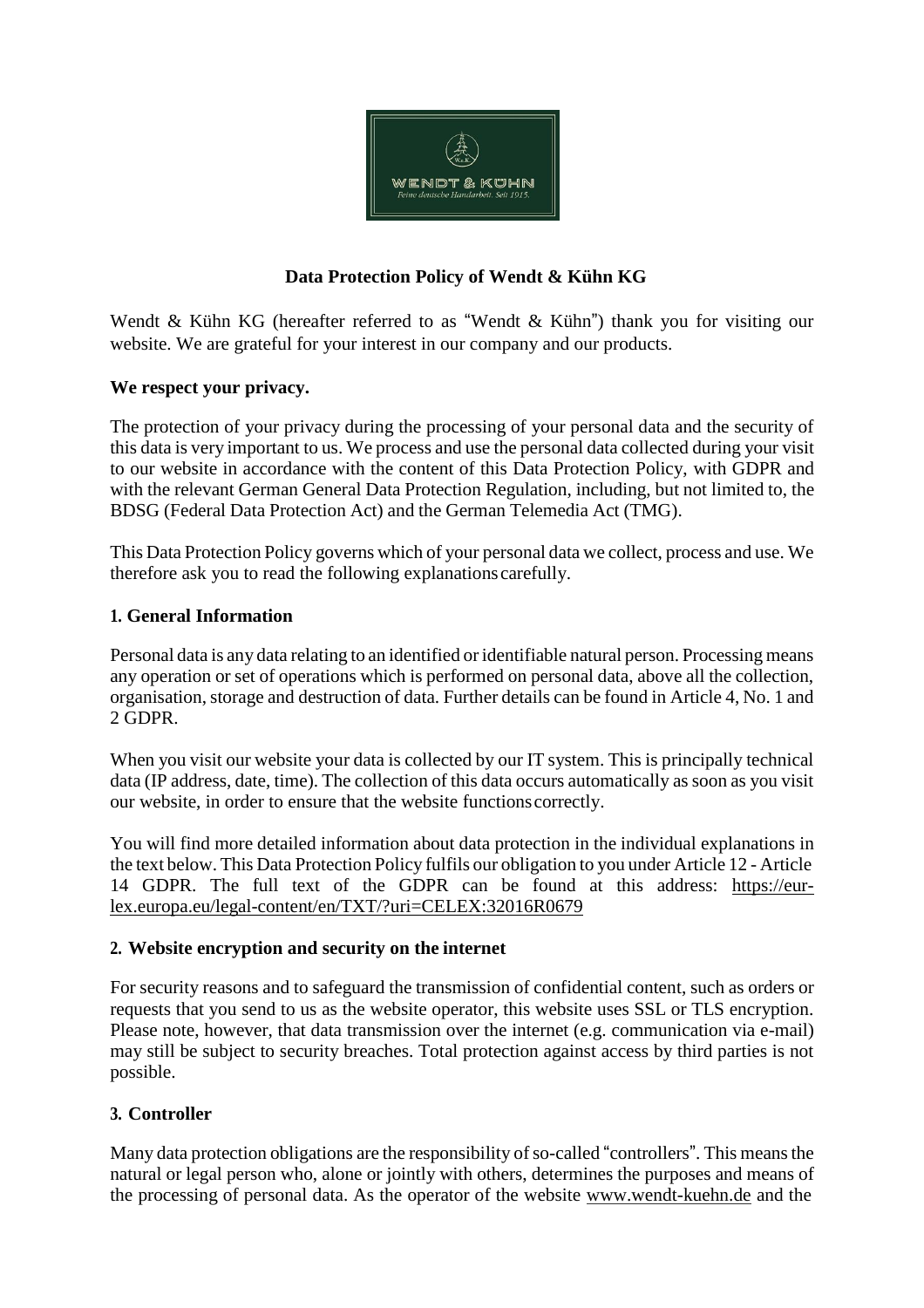processor of data, Wendt & Kühn is the controller of the personal data of the user (hereafter referred to as "you") as defined in the EU General Data Protection Regulation (GDPR) and the Federal Data Protection Act (BDSG).

You can reach us using the following contact details:

Wendt & Kühn KG Chemnitzer Strasse 40, 09579 Grünhainichen, Germany Telephone: +4937294 86 0 E-mail: [info@wendt-kuehn.de](mailto:info@wendt-kuehn.de)

### **4. Company Data Protection Officer**

Tino Kuprat Telephone: +49 351 40497940 E-mail: [datenschutz@wendt-kuehn.de](mailto:datenschutz@wendt-kuehn.de)

### **5. Web hosting**

Our website is hosted by Alphahosting GmbH (registered office in Germany). All data collected when visiting our website and stored by us, is therefore held on the servers of Alphahosting GmbH. The servers of Alphahosting GmbH are located in Germany. Alphahosting GmbH handles all user data stored there strictly in accordance with our instructions as controller. We specify the purpose and means of processing in the processing contract as defined in Article 28 GDPR.

#### **6. Cookies**

In some instances, our website and its pages use so-called "cookies". Cookies do not cause any damage to your computer and do not contain viruses. The purpose of cookies is to make our website more user friendly, more effective and more secure. Cookies are small text files that are placed on your computer and stored by your browser.

Most of the cookies we use are so-called "session cookies". They are automatically deleted when you leave our website. Other cookies will remain stored on your device until you delete them. These cookies enable us to recognize your browser the next time you visit our website.

You can adjust the settings of your browser to make sure that you are notified every time cookies are placed and to enable you to accept cookies only in specific cases, or to exclude the acceptance of cookies for specific situations or generally and to activate the automatic deletion of cookies when you close your browser. However, disabling cookies may limit the functionality of this website.

Cookiesthat are required to complete electronic communications are stored as defined in Article 6 paragraph 1 point (f) GDPR (balance of interests). The website operator has a legitimate interest in storing cookies to ensure the technically error free and optimized provision of the operator's services. If other cookies (e.g. cookies for the analysis of your browsing habits) are stored, they are addressed separately in this Data ProtectionPolicy.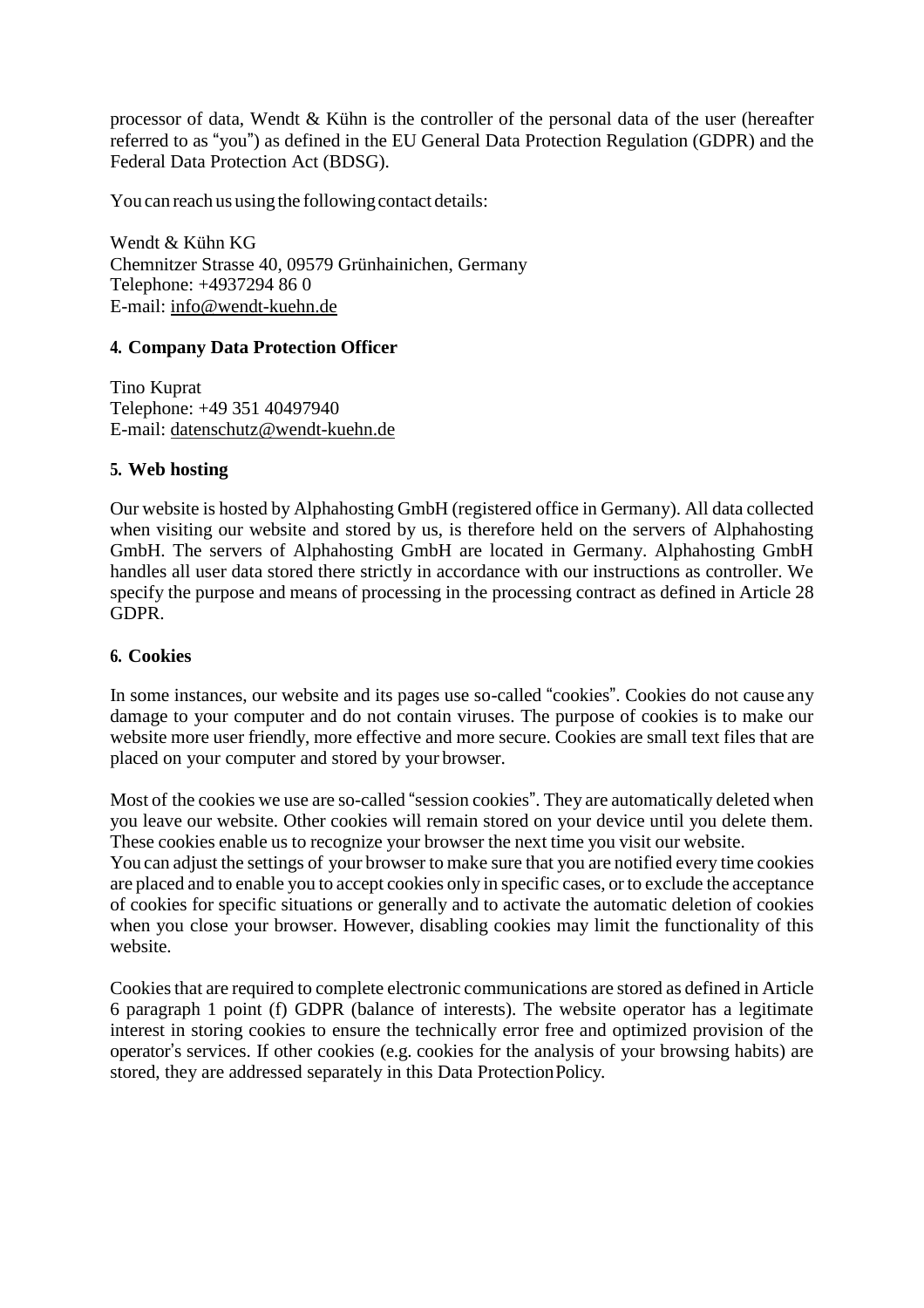# **7. Collection of data in the system and the creation of log files**

### **7.1. Collection of data in the system and the creation of log files**

Access log files and error log files are stored in our web space on the servers of Alphahosting GmbH. These log files contain the IP addresses of visitors to the site and therefore their personal data. The following data is captured there:

- Website visited
- Time of the visit
- Quantity of data sent in bytes
- Source/link that led you to the site
- Browser used
- Operating system used
- IP address used
- Guest ID and customer ID for visits to the online shop

This data together with other personal data relating to the user is not stored.

## **7.2. Legal basis for processing**

The legal basis for the temporary storage of data and log files is Article 6 paragraph 1 point (f) GDPR (balance of interests).

### **7.3. Purpose of processing**

We have the following objectives in processing user data:

The temporary storage of the above information by the system is necessary to enable information to be transferred from the website to the user's computer. For this the IP address of the user must be stored for the duration of the session. The IP address is also stored to detect and ward off attacks.

Storage of log files takes place in order to secure the functionality of the website. In addition, the data serves to optimize the website and to ensure the security of our information technology systems. There is no evaluation of the data for marketing purposes in this context.

For these purposes our legitimate interest in data processing also lies within the meaning of Article 6 paragraph 1 point (f) GDPR (balance of interests).

## **7.4. Retention period of data in the system and log files**

Data is deleted as soon as it is no longer required for the purpose for which it has been collected. Where data is collected for accessing the website, this takes place when each session is over. Where data is stored in log files, this is done after a maximum of 30 days. The IP address of the user is anonymized after 24 hours by setting the last octet to zeros. The IP address is then deleted after a maximum of 7 days. Data in the data bank of the online shop is also deleted after 15 days. Data can be temporarily stored without anonymization as long as it is needed to protect or defend against legal claims.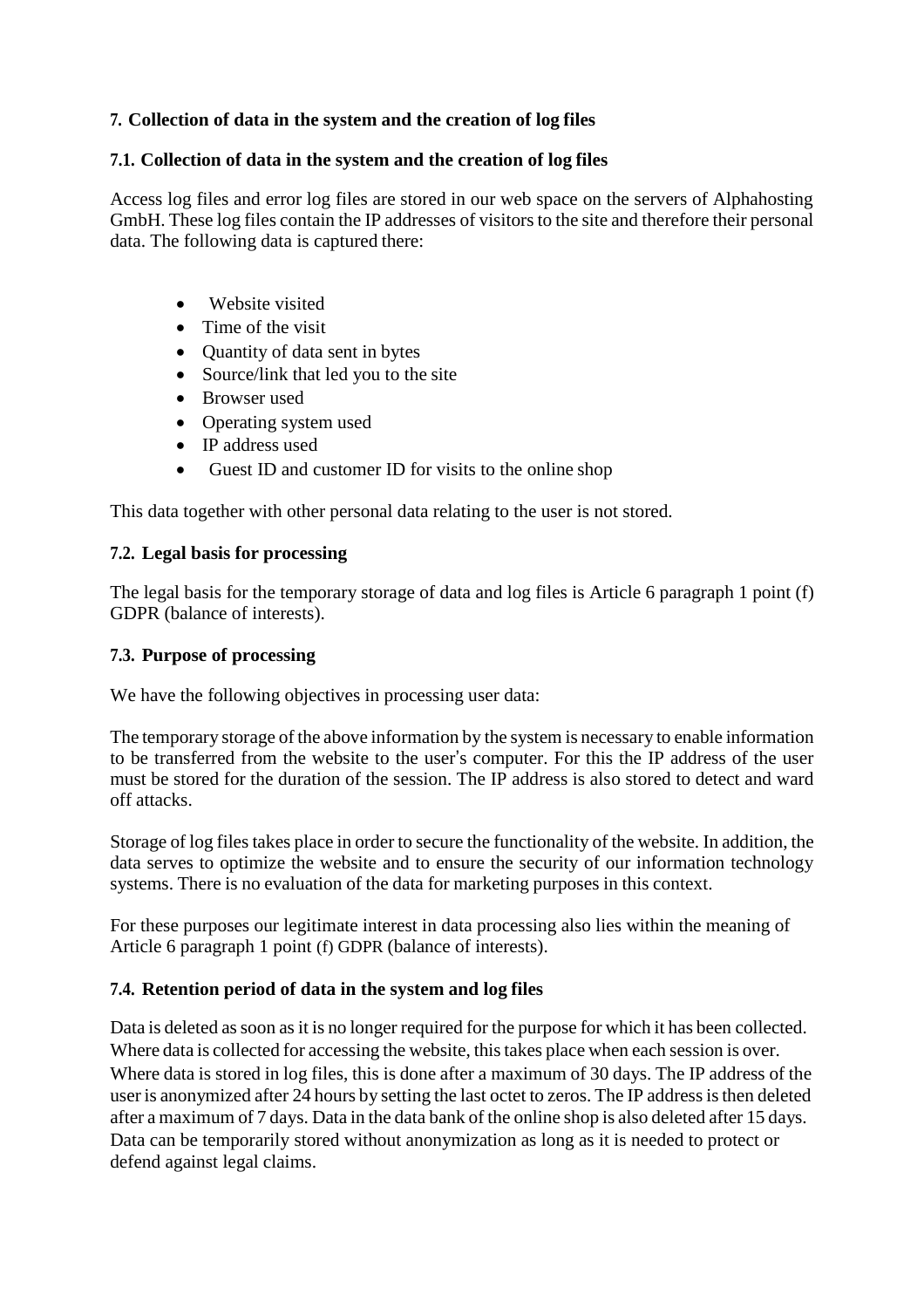# **7.5. Options for opting out and removal**

The capture of data in order to access the website and the storage of data in log files is essential for the operation of the website. There is therefore no option for the user to object.

# **8. Getting in contact by e-mail**

You can contact us using the e-mail addresses provided or the contact form.

# **8.1. Scope of data collection**

In this case the personal data of the user transferred with the e-mail, the IP address, useragent, date and time are all stored. In this context, also, none of this data is passed on to a third party. The data is used exclusively for processing the conversation.

# **8.2. Legal basis for data processing**

The legal basis for processing the data transferred as a result of sending an email is Article 6 paragraph 1 point (f) GDPR (balance of interests). If the e-mail contact is aimed at concluding a contract, the additional legal basis for processing it is Article 6 paragraph 1 point (b) GDPR.

# **8.3. Purpose of data processing**

The processing by us of personal data contained in the e-mail serves solely to deal with the contact made. This also constitutes the required legitimate interest for processing the data that you have transferred via e-mail.

# **8.4. Retention period**

The data transferred by you via e-mail is deleted as soon as we have taken note of your correspondence or have completely answered your enquiry and the conversation is over. The conversation is over when it can be inferred from the circumstances that the relevant facts have been finally clarified. The data can however be temporarily stored as long as it is required for the enforcement, exercise and defense of legal claims or if there is a legal obligation to retain the data. This can be done if a contract has been entered into via e-mail. Your data in particular can then be stored as long as is necessary for the execution of the contact and afterwards, for example, for the enforcement or defense of warrantyclaims.

## **8.5. Options for opting out and removal**

If you contact us via e-mail, you can opt out of having your personal data stored at any time. In this case, however, the conversation cannot be continued. Please get in contact with us via e-mail to opt out. All personal data stored in the course of this contact will be deleted in this case. The data can however be temporarily stored as long as it is required for the enforcement, exercise and defense of legal claims or if there is a legal obligation to retain the data.

## **9. Newsletter**

We process your personal data (last name, first name, e-mail address) for the purpose of sending you our regular newsletter and for our own marketing purposes. The legal basis for this is your consent in accordance with Article 6 paragraph 1 (a) and Article 7 GDPR as well as § 7 II No. 3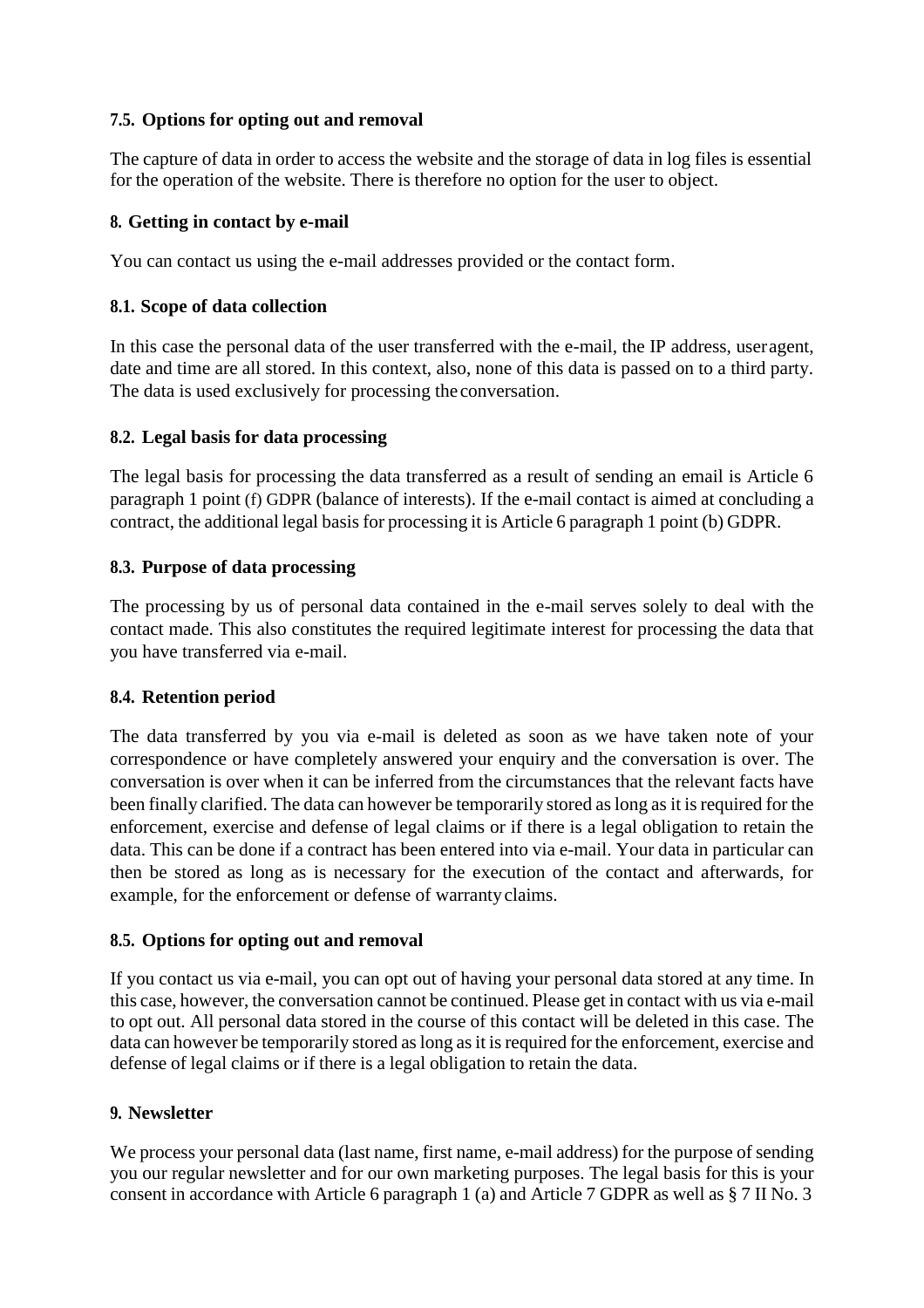UWG (Federal Act Against Unfair Competition). When you subscribe to the newsletter you are confirming that you wish from then onwards to have it sent to the e-mail address given by you. As verification you receive a special e-mail in which you have to confirm yoursubscription to the newsletter. You will not receive the newsletter without this renewed confirmation. This data is not passed on to a third party. Your data is stored for as long as you wish to receive the newsletter. If you cancel your subscription, you will no longer receive the newsletter. Once we have received this cancellation you will get an immediate response. You can also unsubscribe to the newsletter via a link in each newsletter.

### *10.* **Delivery of the customer magazine** *eleven dot post*

In order to be able to send you our customer magazine *eleven dot post* we store the following personal data: English or German Edition of the *eleven dot post,* last name, first name, address, country.It is not possible for usto send you the *eleven dot post* without your consent.We store this for the sole purpose of sending you the magazine. You can withdraw your consent at any time by sending the appropriate notification. The legal basis for this is your consent in accordance with Article 6 paragraph 1 (a) and Article 7 GDPR.

### **11. Processing orders for the Book of Figurines**

On its website Wendt & Kühn offers its users the opportunity to purchase the current Book of Figurines. In order to be able to send you our Book of Figurines we store the following personal data: method of shipment, last name, first name, address, country. We store this for the sole purpose of sending you the Book of Figurines and do not pass it on to any third party. You can withdraw your consent at any time by sending the appropriate notification or through the standard cancellation form on the website. We capture your e-mail address for the sole purpose of sending you an order and shipment confirmation. The legal basis for processing this data is the execution of a contact as defined in Article 6 paragraph 1 point (b) GDPR.

#### **12. Processing order for vouchers**

On its website Wendt  $&$  Kühn offer its users the opportunity to purchase a voucher for use in its own stores in Grünhainichen and Seiffen. In order to be able to send you this voucher we store the following personal data: value of voucher in Euros, last name, first name, address, e-mail address. We store this for the sole purpose of sending you the voucher and do not pass it on to any third party. You can withdraw your consent at any time by sending the appropriate notification or through the standard cancellation form on the website. We capture your e-mail address for the sole purpose of sending you an order and shipment confirmation. The legal basis for processing this data isthe execution of a contact as defined in Article 6 paragraph 1 point (b) GDPR.

#### **13. Booking request for an Experience**

On our website www.wendt-kuehn.com we offer users the opportunity of booking various Experiences. In order to be able to process your booking request we store the following personal data for this occasion only: name, date requested, time requested, number of persons, e-mail address. This data is not passed on to any third party and serves only to process your request. The legal basis for processing this data is the execution of a contact as defined in Article 6 paragraph 1 point (b) GDPR.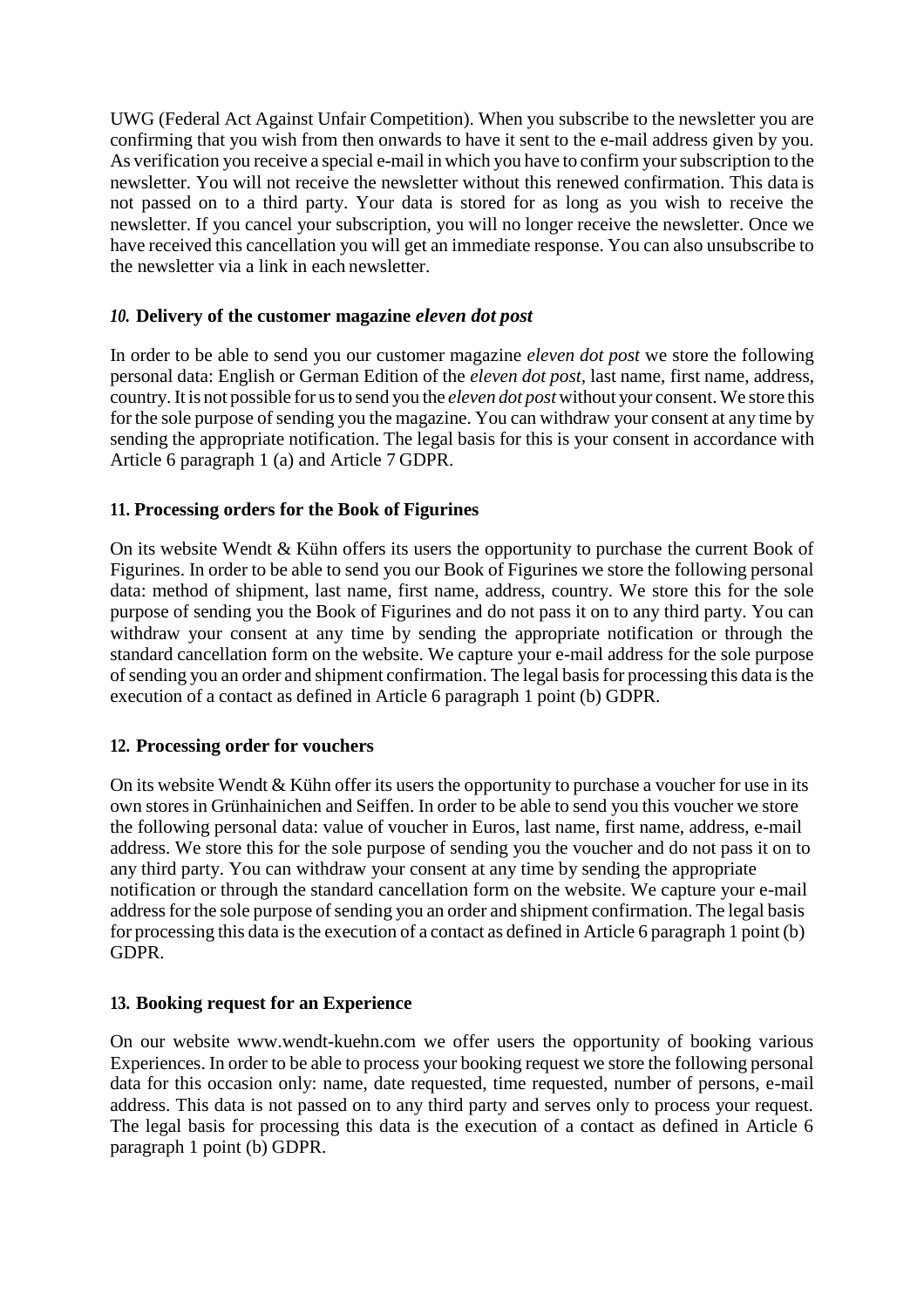### **14. Sending e-cards**

On our website www.wendt-kuehn.com we offer users the opportunity of sending a range of e- cards to a third party. In order to send the e-card selected by you, we store the following personal data for this occasion only: sender's last name, sender's e-mail address, recipient's last name, recipient's e-mail address, text, time of dispatch and sender's IP address. This data is not passed on to any third party and serves only to send an e-card to the specified recipient. After the e-card is sent, the data related to it is deleted. The legal basis for processing this data is the execution of a contact as defined in Article 6 paragraph 1 point (b)GDPR.

### **15. The use of YouTube Plugins**

To embed videos we use the provider YouTube, among others. YouTube is operated by YouTube LLC with its headquarters in 901 Cherry Avenue, San Bruno, CA 94066, USA. YouTube is represented by Google Inc. based in 1600 Amphitheatre Parkway, Mountain View, CA 94043, USA.

On some of our website pages we use YouTube plugins. If you visit one of the pages on our website with an embedded YouTube plugin (for example: our media library), a connection to the YouTube servers is established and the plugin is displayed. Information about which of our pages you have visited will then be transmitted to the YouTube server. If you are logged in to your YouTube account, YouTube assigns this information to your personal account. Using plugins, by clicking the start button on a video for example, also sends this information to your personal account. You can prevent this by logging out of your YouTube account and other user accounts belonging to YouTube LLC and Google Inc. and deleting all cookies generated by these companies before you use our website.

The purpose and scope of data collection and the further processing and use of data by YouTube, as well as your rights in this respect and the settings options for the protection of your privacy can be found in the Privacy Policy of YouTube: [https://policies.google.com/privacy](http://www.google.de/intl/de/policies/privacy/)

#### **16. The use of Vimeo Plugins**

To embed videos we use the provider Vimeo, among others. Vimeo is operated by Vimeo, LLC with its headquarters in 555 West 18th Street, New York, New York 10011.

On some of our website pages we use Vimeo plugins. If you visit one of the pages on our website with an embedded Vimeo plugin (for example: our media library), a connection to the Vimeo servers is established and the plugin is displayed. Information about which of our pages you have visited will then be transmitted to the Vimeo server. If you are logged in to your Vimeo account, Vimeo assigns this information to your personal account. Using plugins, by clicking the start button on a video for example, also sends this information to your personal account. You can prevent this by logging out of your Vimeo account and deleting all cookies generated by Vimeo before you use our website.

The purpose and scope of data collection and the further processing and use of data byVimeo, as well as your rights in this respect and the settings options for the protection of your privacy can be found in the Privacy Policy of Vimeo: <https://vimeo.com/privacy>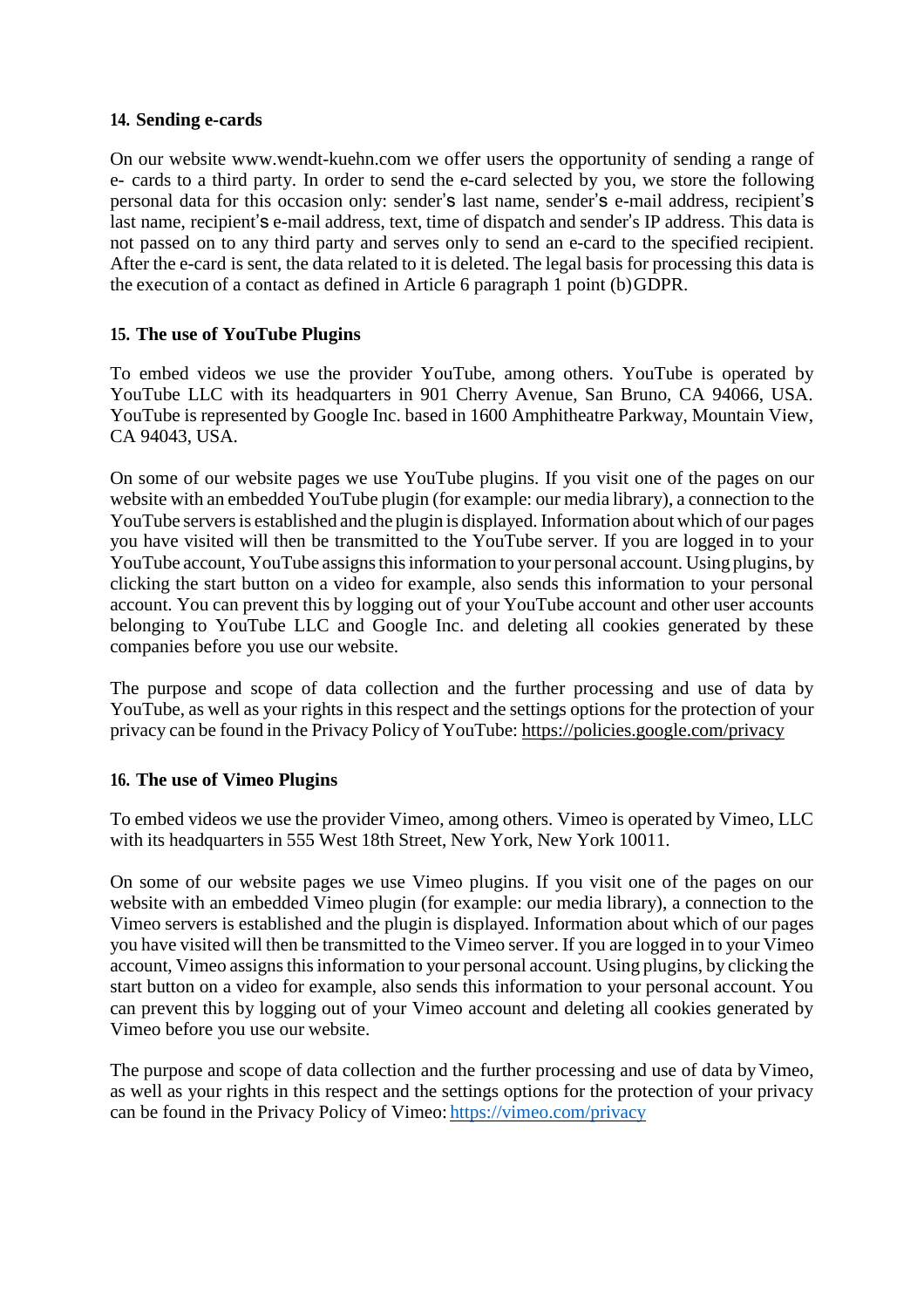# **17. Google Maps**

This site uses the mapping service Google Maps via an API. To use the features of Google Maps, it is necessary to store your IP address. This information is usually transmitted to and stored on a Google server in the USA. As the provider of this website we have no influence on this data transfer. We use Google Maps to present our online content in an attractive format and to make the locations disclosed on our website easy to find. This constitutes a legitimate interest as defined in Article 6 paragraph 1 point (f) GDPR. You will find more information on the handling of user data in Google's Privacy Policy[:https://policies.google.com/privacy.](https://www.google.de/intl/de/policies/privacy/)

# **18. Google Fonts**

This website uses Web Fonts provided by Google. Google Fonts is a service of Google Inc. ("Google"). Embedding these Web Fonts is done via a server call, usually to a Google server in the USA. This tells the server which of our web pages you have visited. Google then stores the IP address of the browser of the device used by the visitor to this website. You can find more information about Google's Privacy Policy online at: [www.google.com/fonts#AboutPlace:about](http://www.google.com/fonts#AboutPlace%3Aabout) [www.google.com/policies/privacy](http://www.google.com/policies/privacy/)

The processing of your data takes place on the basis that it is in our legitimate interest (in other words, in the interest of the optimisation and economic operation of our website as defined in Article 6 paragraph 1 point (f) GDPR).

## **19. Google Analytics**

This website uses Google Analytics, a web analytics service provided by Google, Inc. ("Google"). To carry out this service, Google uses cookies which as a rule transfer information about your use of our website to a Google server in the USA. This is then stored there. Google complies with the Privacy Shield Framework which guarantees that it complies with European Data Protection Policies

[\(https://www.privacyshield.gov/participant?id=a2zt000000001L5AAI&status=Active\)](https://www.privacyshield.gov/participant?id=a2zt000000001L5AAI&status=Active).

Google uses this information on our behalf to evaluate your use of our website, to compile reports on activity within our website and to provide us with further services relating to our website. In this case, a pseudonymous profile of the user can be created from the processed data. Google Analytics are only used on our website with activated IP anonymization. To this end IP addresses of users are shortened by Google within the member states of the European Union and in other countries that are party to the agreement covering the European Economic Area. Only in exceptional circumstances are the full IP addresses transmitted to a Google server in the USA and shortened there.

Google will not associate the IP address of your browser with any other data held by Google. Users can prevent the storage of cookies by selecting the appropriate settings on their browser. In addition, users can prevent the capture and processing by Google of data generated by cookies and their use on our website by downloading and installing the Opt-out Browser Add-on from the following link: [Disable Google](http://tools.google.com/dlpage/gaoptout?hl=de) Analytics

You can find further information about its Terms of Service and Privacy Policy at: [https://www.google.com/analytics/terms/us.html](http://www.google.com/analytics/terms/de.html) and [https://www.google.com/policies/privacy.](https://www.google.de/intl/de/policies/privacy/) To find out more about Google Analytics, follow this link: [https://www.google.com/intl/de\\_de/analytics/.](https://www.google.com/intl/de_de/analytics/)

The processing of your data takes place on the basis that it is in our legitimate interest (in other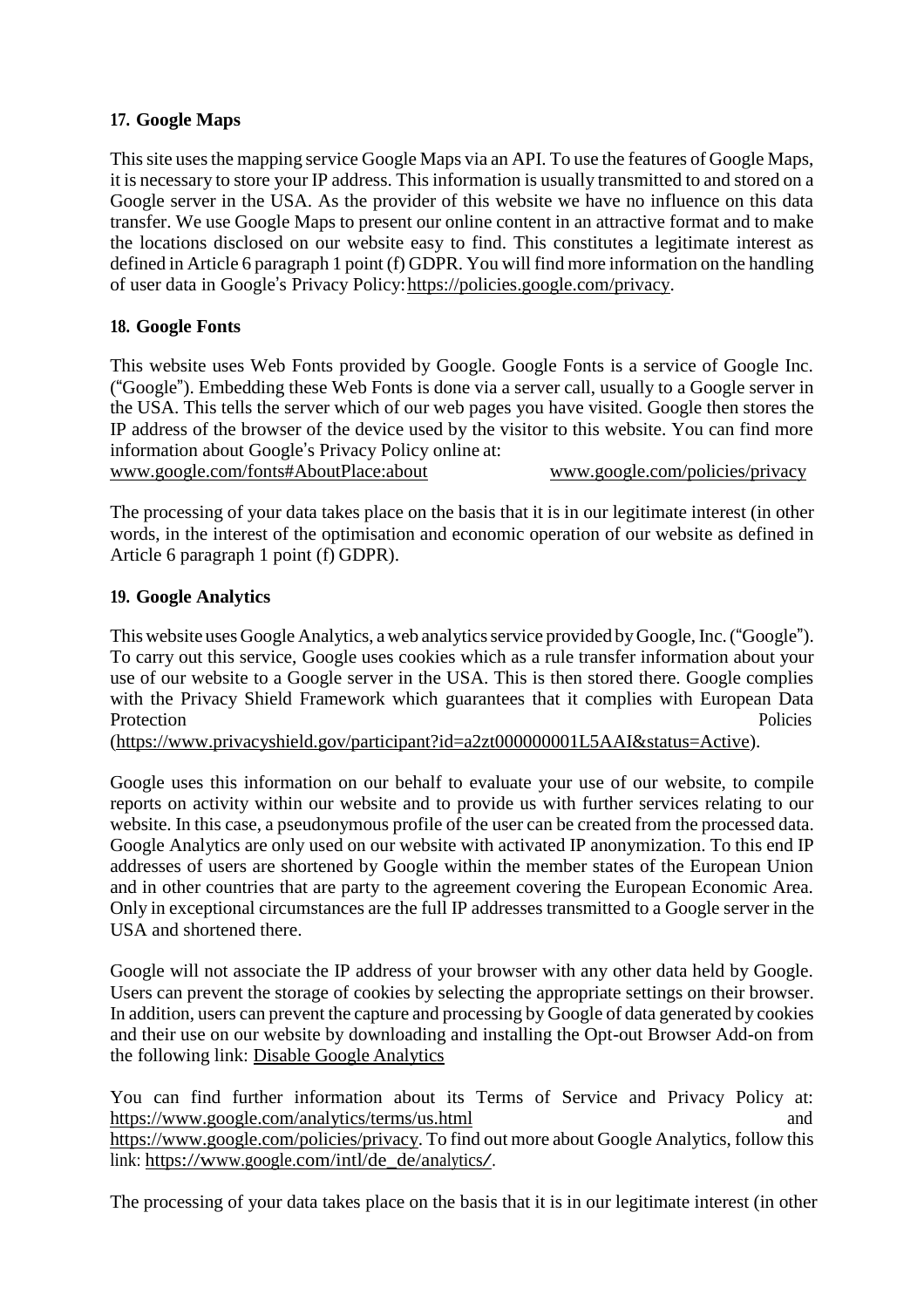words, in the interest of the analysis, optimization and economic operation of our website within the meaning of Article 6 paragraph 1 point (f) GDPR).

# **20. Data processing and storage in the trade customer area**

We store and process your personal data for the purpose of fulfilling our contractual obligations and for the duration of the business relationship. This data includes: name of the company, last and first name of the contact person, address, telephone number, fax number and e-mail address.

# **21. What rights do you have in relation to your data?**

You have the right at any time to obtain information about the origin, recipient and purpose of your stored personal data, free of charge. In particular, you also have the right to request the correction, blocking, deletion or restriction of this data. For this and other questions about data protection you can contact us at any time using the address in the Disclaimer. Furthermore, you have a right to lodge a complaint with the relevant supervisory authority. You specifically have the following rights:

# **21.1. Right of access**

You can request the controller to confirm whether personal data related to you is processed by us. If this is the case, you can request the following information from the controller:

- (1) the purposes for processing your data;
- (2) the categories of personal data that are processed;
- (3) the recipients or categories of recipients to whom your personal data has been or will be disclosed;
- (4) the planned period of time that your personal data will be saved for, or if thisinformation is not available, then the criteria used to determine this time period;
- (5) the existence of a right to correct or delete your personal data, the right to restrict processing by the controller and the right to opt out of this processing;
- (6) the existence of the right to lodge a complaint with a supervisory authority;
- (7) all available information about the origin of the personal data, if the data was not obtained from the person in question;
- (8) the existence of anautomated decision-makingprocess,includingprofiling,in accordance with Article 22 paragraphs 1 and 4 GDPR and – at least in these cases – conclusive information about the logic involved plus the scope and intended impact of this kind of processing for the person affected.

You have the right to request information about whether your personal data is passed on to a third country or an international organisation. In this case you can ask to be informed about appropriate guarantees in accordance with Article 46 GDPR regarding the sharing of this data.

# **21.2. Right to rectification**

You have the right to have inaccurate personal data held about you rectified by the controller. You also have the right to have incomplete personal data completed. The controller must undertake this rectification without undue delay.

## **21.3. Right to restriction ofprocessing**

GDPR also provides for a right to request restriction of personal data. If the processing of personal data concerning you has been restricted, this data may only be processed, with the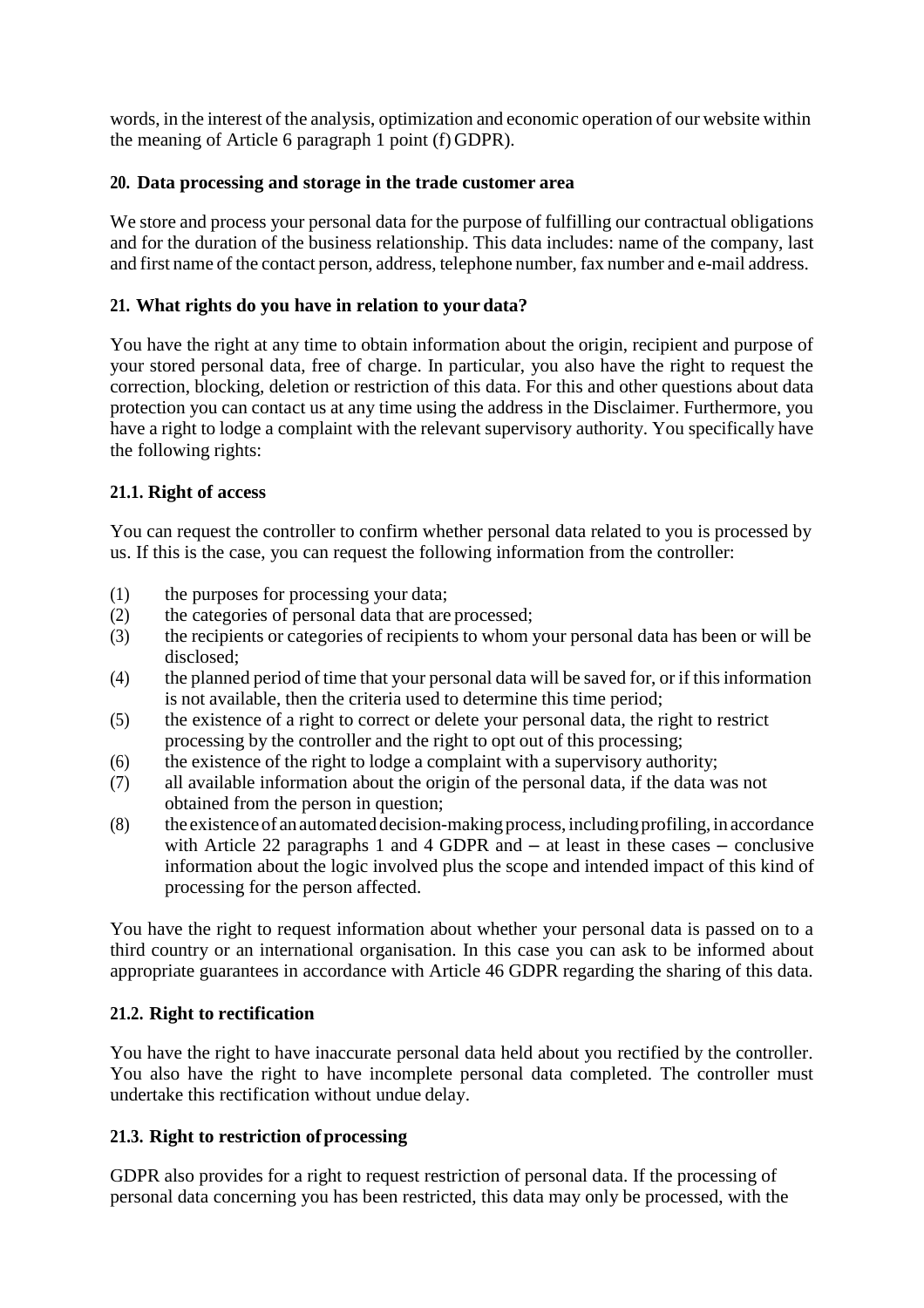exception of storage, with your consent or for the establishment, exercise or defense of legal claims or for the protection of the rights of another natural or legal person or for reasons of important public interest of the Union or of a Member State.

If you have obtained restriction of processing in line with the conditions above, you will be informed by the controller before the restriction is lifted. You have the right to obtain from us restriction of processing where one of the following applies:

- (1) where you contest the accuracy of your personal data, for a period that enables us as the controller to verify the accuracy of the personal data;
- (2) where the processing is unlawful and you oppose the erasure of your personal data and request from us the restriction of its use instead;
- (3) where we as the controller no longer need your personal data for the purposes of the processing, but you require it for the establishment, exercise or defense of legal claims, or
- (4) where you have lodged an objection to the processing in accordance with Article 21 paragraph 1 GDPR but it has not yet been determined whether the legitimate grounds of the controller outweigh yours.

## **21.4. Right to erasure**

#### *Obligation to erase*

You can require us as the controller to erase personal data relating to you without undue delay and we are obliged to erase this data without undue delay where one of the following grounds applies:

- (1) your personal data is no longer required for the purposesfor which they were collected or otherwise processed;
- (2) you withdraw your consent on which the processing is based in accordance with Article 6 paragraph 1 point (a) or Article 9 paragraph 2 point (a) GDPR and there is no other legal basis for the processing;
- (3) you lodge an objection in accordance with Article 21 paragraph 1 GDPR against the processing and there are no overriding legitimate grounds for the processing, or you lodge a complaint in accordance with Article 21 paragraph 2 GDPR against the processing;
- (4) your personal data has been unlawfully processed;
- (5) the erasure of your personal data is required to fulfil a legal obligation in Union or Member State law to which the controller is subject;
- (6) your personal data has been collected in relation to services offered by the information society in accordance with Article 8 paragraph 1GDPR.

## *Information to third parties*

If the controller has made public your personal data and if in accordance with Article 17 paragraph 1 GDPR is obliged to erase it, the controller, taking account of available technology and the cost of implementation, shall take reasonable steps, including technical measures, to inform controllers which are processing the personal data that you as the data subject have requested the erasure by such controllers of any links to, or copy or replication of, this personal data.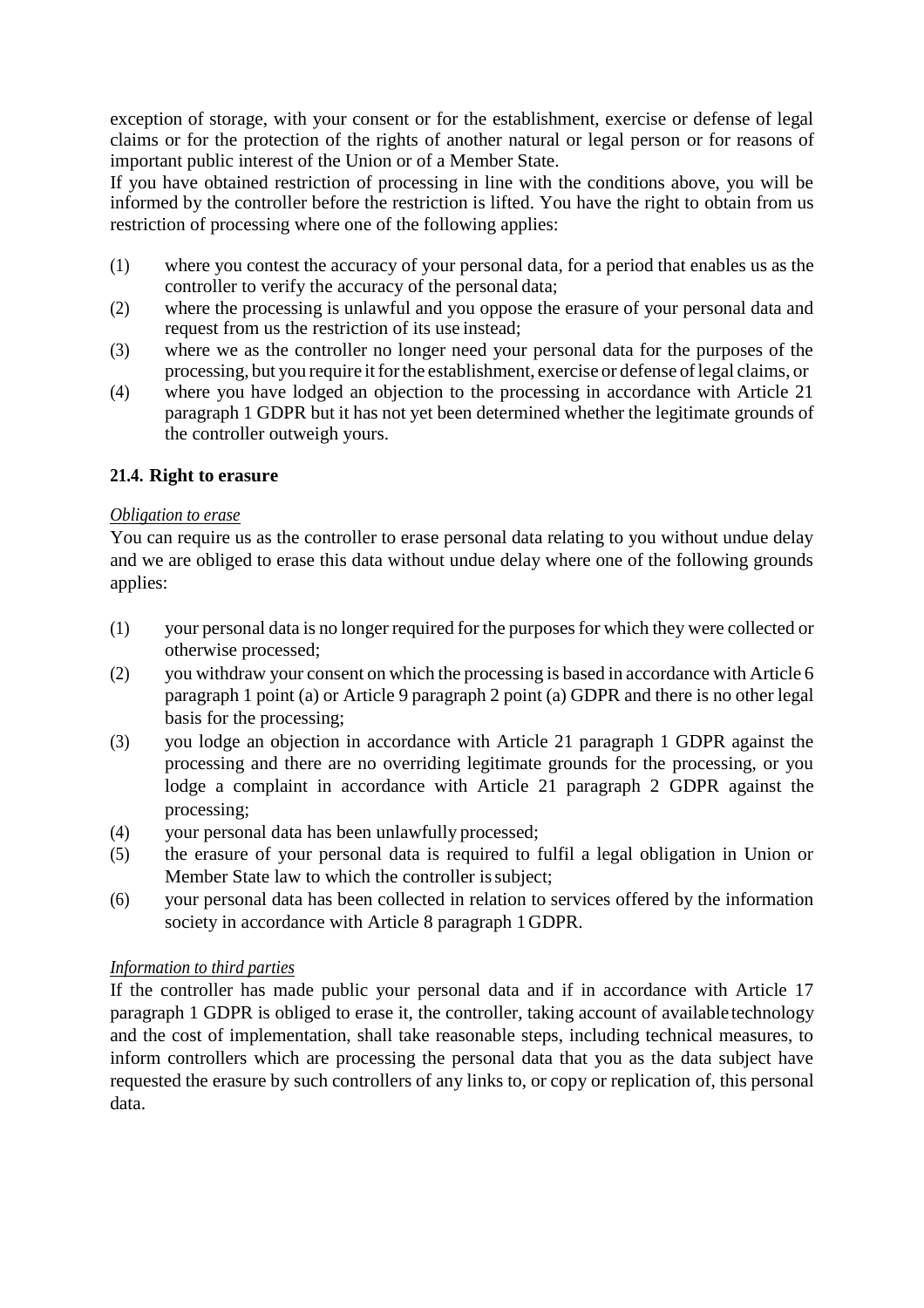## *Exceptions*

There is no right to erasure where processing is necessary

- (1) for exercising the right of freedom of expression and information;
- (2) for compliance with a legal obligation which requires processing by Union or Member State law to which the controller is subject or for the performance of a task carried out in the public interest or in the exercise of official authority vested in the controller;
- (3) for reasons of public interest in the area of public health in accordance with Article 9 paragraph 2 point (h) and (i) and Article 9 paragraph 3 GDPR;
- (4) for archiving purposes in the public interest, scientific or historical research purposes or statistical purposesin accordance with Article 89 paragraph 1 GDPR, in so far asthe right referred to in section (a) is likely to render impossible or seriously impair the achievement of the objectives of that processing, or
- (5) for the establishment, exercise or defense of legal claims.

# **21.5. Right to be informed**

If you have claimed the right to rectification, erasure or restriction of processing by the controller, the controller is obliged to communicate this rectification, erasure of data or restriction of processing to all recipients to whom your personal data has been disclosed, unless this proves impossible or involves disproportionate effort. The controller has a duty to inform you of the identity of these recipients.

## **21.6. Right to data portability**

You have the right to receive your personal data that you have provided to a controller, in a structured, commonly used and machine-readable format. You also have the right to transmit this data to another controller without hindrance from the controller to which the personal data has been provided, where:

- (1) the processing is based on consent in accordance with Article 6 paragraph 1 point (a) GDPR or 9 paragraph 2 point (a) GDPR or on a contract in accordance with Article 6 paragraph 1 point (b) GDPR and
- (2) the processing is carried out by automated means.

In exercising this right, you also have the right to have your personal data transmitted directly from one controller to another, where technically feasible. This right shall not adversely affect the rights and freedoms of others.

The right of data portability does not apply to the processing of personal data necessary for the performance of a task carried out in the public interest or in the exercise of official authority vested in the controller.

## **21.7. Right to object**

You have the right to lodge an objection, on grounds relating to your particular situation, at any time to processing of your personal data based on Article 6 paragraph 1 point (e) or (f) GDPR, including profiling based on those provisions. The controller shall no longer process your personal data unless the controller can demonstrate compelling legitimate grounds for the processing which override your interests, rights and freedoms, or the processing serves the establishment, exercise or defense of legal claims.